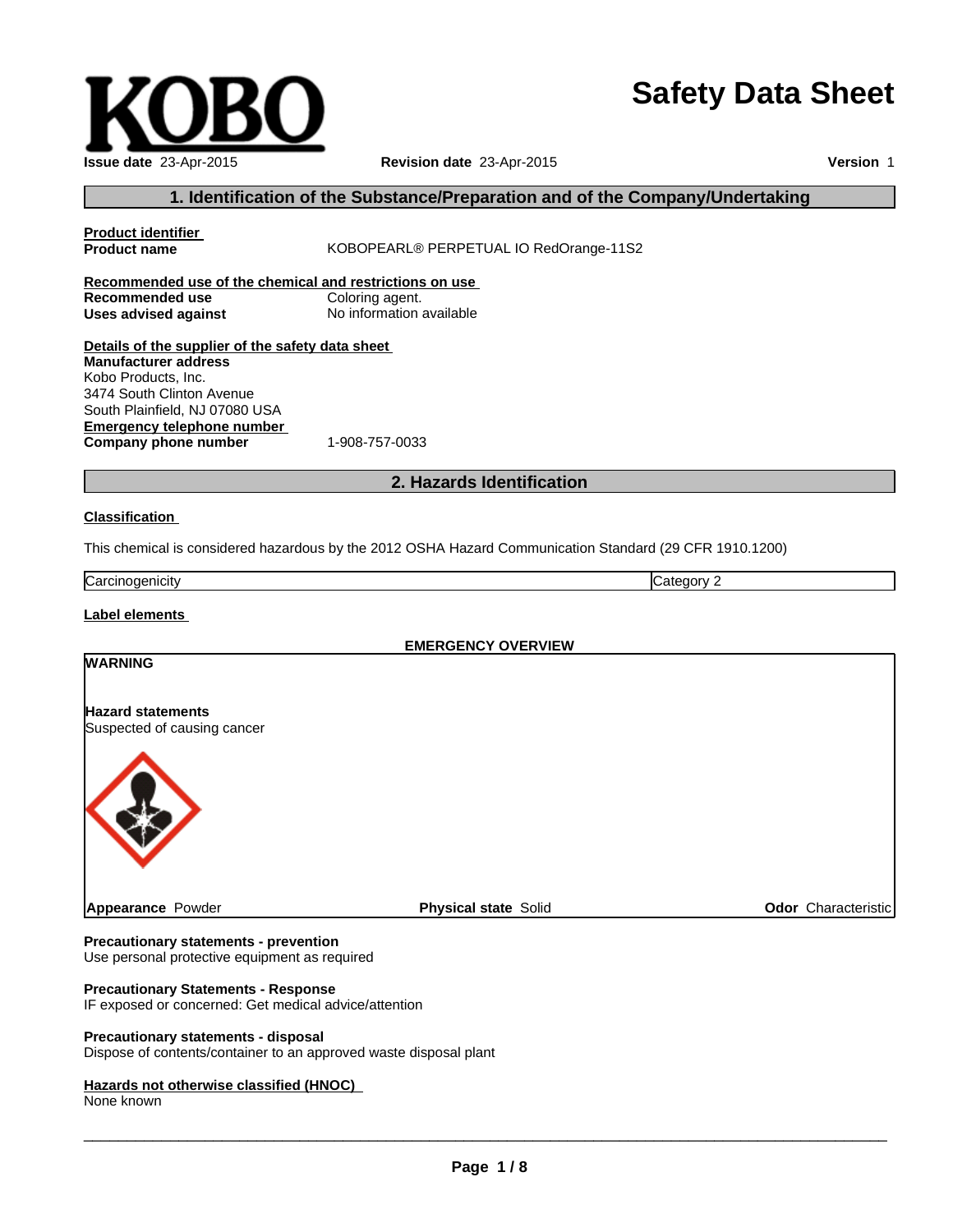#### **Other Information**

No information available

# **3. Composition/information on Ingredients**

 $\_$  , and the set of the set of the set of the set of the set of the set of the set of the set of the set of the set of the set of the set of the set of the set of the set of the set of the set of the set of the set of th

| <b>Chemical name</b>      | <b>CAS No</b> | Weight-%    |
|---------------------------|---------------|-------------|
| Synthetic Fluorphlogopite | 12003-38-2    | 52.0-56.0   |
| Silica                    | 7631-86-9     | 26.5-30.5   |
| Iron Oxides (C.I. 77491)  | 1309-37-1     | $5.0 - 9.0$ |
| Titanium dioxide          | 13463-67-7    | $4.0 - 8.0$ |
| Triethoxycaprylylsilane   | 2943-75-1     | $1.0 - 3.0$ |

| 4. First aid measures                                                      |                                                                                                                                    |  |  |
|----------------------------------------------------------------------------|------------------------------------------------------------------------------------------------------------------------------------|--|--|
| <b>First aid measures</b>                                                  |                                                                                                                                    |  |  |
| <b>General advice</b>                                                      | If symptoms persist, call a physician.                                                                                             |  |  |
| Eye contact                                                                | If symptoms persist, call a physician. Rinse immediately with plenty of water, also under the<br>eyelids, for at least 15 minutes. |  |  |
| <b>Skin contact</b>                                                        | Wash off immediately with soap and plenty of water while removing all contaminated<br>clothes and shoes.                           |  |  |
| <b>Inhalation</b>                                                          | Remove to fresh air. If breathing is irregular or stopped, administer artificial respiration.                                      |  |  |
| Ingestion                                                                  | If swallowed, do not induce vomiting: seek medical advice immediately and show this<br>container or label.                         |  |  |
| Self-protection of the first aider                                         | Use personal protective equipment as required.                                                                                     |  |  |
| Most important symptoms and effects, both acute and delayed                |                                                                                                                                    |  |  |
| <b>Symptoms</b>                                                            | No known effects under normal use conditions.                                                                                      |  |  |
| Indication of any immediate medical attention and special treatment needed |                                                                                                                                    |  |  |
| Note to physicians                                                         | Effects of exposure (inhalation, ingestion or skin contact) to substance may be delayed.                                           |  |  |
|                                                                            |                                                                                                                                    |  |  |

## **5. Fire-fighting measures**

#### **Suitable extinguishing media**

Use extinguishing measures that are appropriate to local circumstances and the surrounding environment.

**Unsuitable extinguishing media** No information available.

# **Specific hazards arising from the chemical**

None in particular.

**Explosion data Sensitivity to mechanical impact** None. **Sensitivity to static discharge** None.

**Protective equipment and precautions for firefighters**

Use personal protective equipment as required.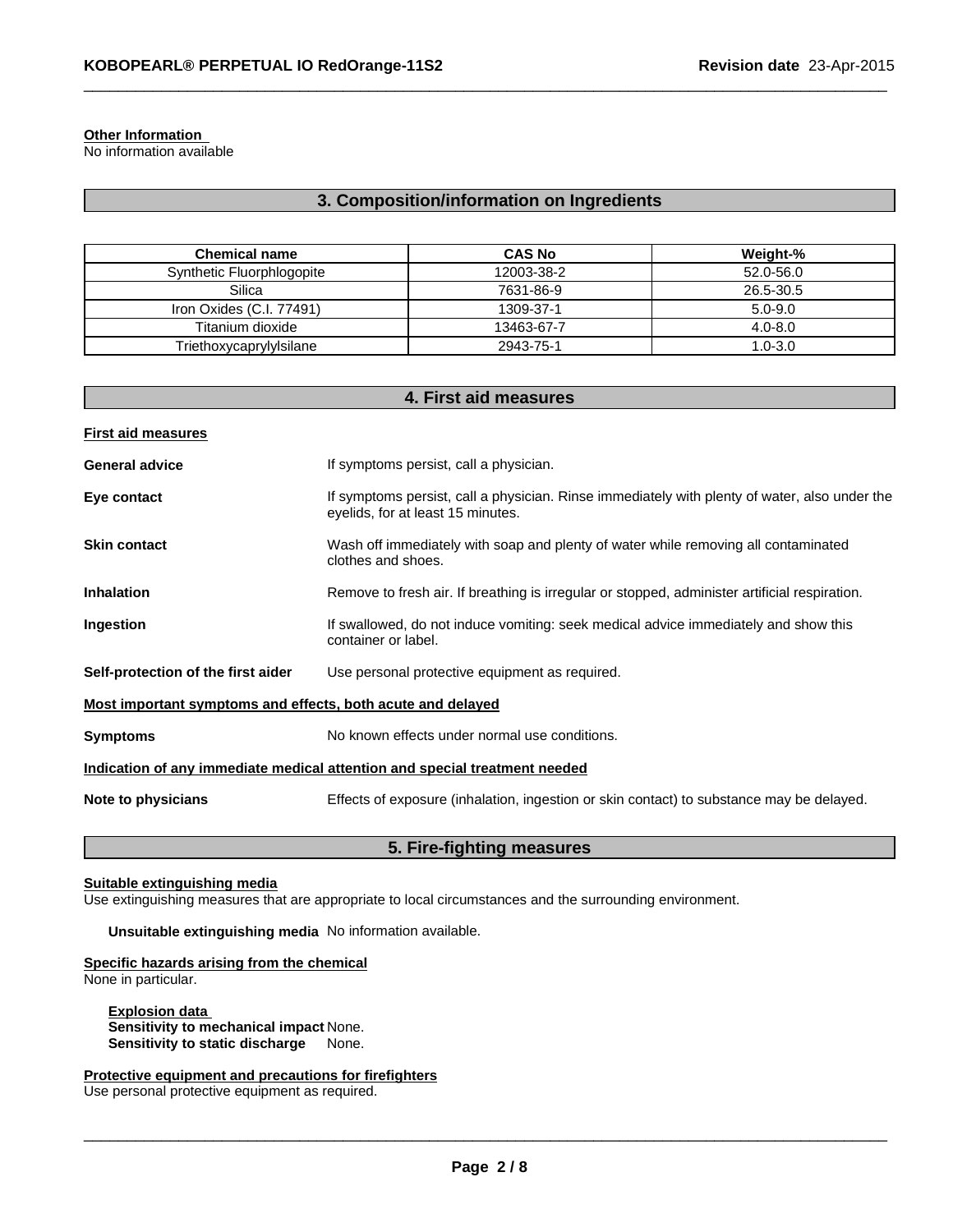| 6. Accidental release measures                                      |                                                                                                                      |  |  |  |
|---------------------------------------------------------------------|----------------------------------------------------------------------------------------------------------------------|--|--|--|
| Personal precautions, protective equipment and emergency procedures |                                                                                                                      |  |  |  |
| <b>Personal precautions</b>                                         | Use personal protective equipment as required. Avoid contact with eyes. Wash thoroughly<br>after handling.           |  |  |  |
| For emergency responders                                            | Use personal protective equipment as required.                                                                       |  |  |  |
| <b>Environmental precautions</b>                                    | Do not allow into any sewer, on the ground or into any body of water. Collect spillage.                              |  |  |  |
| Methods and material for containment and cleaning up                |                                                                                                                      |  |  |  |
| <b>Methods for containment</b>                                      | Prevent further leakage or spillage if safe to do so.                                                                |  |  |  |
| Methods for cleaning up                                             | Avoid creating dust. Sweep up and shovel into suitable containers for disposal.                                      |  |  |  |
| Prevention of secondary hazards                                     | Clean contaminated objects and areas thoroughly observing environmental regulations.                                 |  |  |  |
|                                                                     | 7. Handling and Storage                                                                                              |  |  |  |
| <b>Precautions for safe handling</b>                                |                                                                                                                      |  |  |  |
| Advice on safe handling                                             | Use personal protective equipment as required. Use only in well-ventilated areas. Wash<br>thoroughly after handling. |  |  |  |
| Conditions for safe storage, including any incompatibilities        |                                                                                                                      |  |  |  |
| <b>Storage conditions</b>                                           | Keep container tightly closed in a dry and well-ventilated place. Store at ambient conditions.                       |  |  |  |
| Incompatible materials                                              | Strong oxidizing agents. Strong acids.                                                                               |  |  |  |

 $\_$  , and the set of the set of the set of the set of the set of the set of the set of the set of the set of the set of the set of the set of the set of the set of the set of the set of the set of the set of the set of th

# **8. Exposure Controls/Personal Protection**

### **Control parameters**

#### **Exposure guidelines**

| <b>Chemical name</b>     | <b>ACGIH TLV</b>                   | <b>OSHA PEL</b>                           | <b>NIOSH IDLH</b>                                                                      |
|--------------------------|------------------------------------|-------------------------------------------|----------------------------------------------------------------------------------------|
| Silica                   |                                    | TWA: 20 mppcf                             | IDLH: $3000 \text{ mg/m}^3$                                                            |
| 7631-86-9                |                                    | : $(80)/(%$ SiO2) mg/m <sup>3</sup> TWA   | TWA: 6 $mq/m3$                                                                         |
| Iron Oxides (C.I. 77491) | TWA: 5 $mg/m3$ respirable fraction | TWA: $10 \text{ mg/m}^3$ fume             | IDLH: 2500 mg/m <sup>3</sup> Fe dust and                                               |
| 1309-37-1                |                                    | TWA: $15 \text{ mg/m}^3$ total dust       | fume                                                                                   |
|                          |                                    |                                           | TWA: 5 mg/m <sup>3</sup> respirable fraction TWA: 5 mg/m <sup>3</sup> Fe dust and fume |
|                          |                                    | (vacated) TWA: 10 mg/m <sup>3</sup> fume  |                                                                                        |
|                          |                                    | and total dust Iron oxide                 |                                                                                        |
|                          |                                    | (vacated) TWA: $5 \text{ mg/m}^3$         |                                                                                        |
|                          |                                    | respirable fraction regulated             |                                                                                        |
|                          |                                    | under Rouge                               |                                                                                        |
| Titanium dioxide         | TWA: $10 \text{ mg/m}^3$           | TWA: 15 $mg/m3$ total dust                | IDLH: $5000 \text{ mg/m}^3$                                                            |
| 13463-67-7               |                                    | (vacated) TWA: 10 mg/m <sup>3</sup> total |                                                                                        |
|                          |                                    | dust                                      |                                                                                        |

# **Appropriate engineering controls**

| Ensure adequate ventilation, especially in confined areas.<br><b>Engineering controls</b> |
|-------------------------------------------------------------------------------------------|
|-------------------------------------------------------------------------------------------|

# **Individual protection measures, such as personal protective equipment**

| <b>Eye/face protection</b>     | Wear safety glasses with side shields (or goggles).                       |
|--------------------------------|---------------------------------------------------------------------------|
| Skin and body protection       | Wear protective gloves and protective clothing.                           |
| <b>Respiratory protection</b>  | In case of insufficient ventilation, wear suitable respiratory equipment. |
| General hygiene considerations | Handle in accordance with good industrial hygiene and safety practice.    |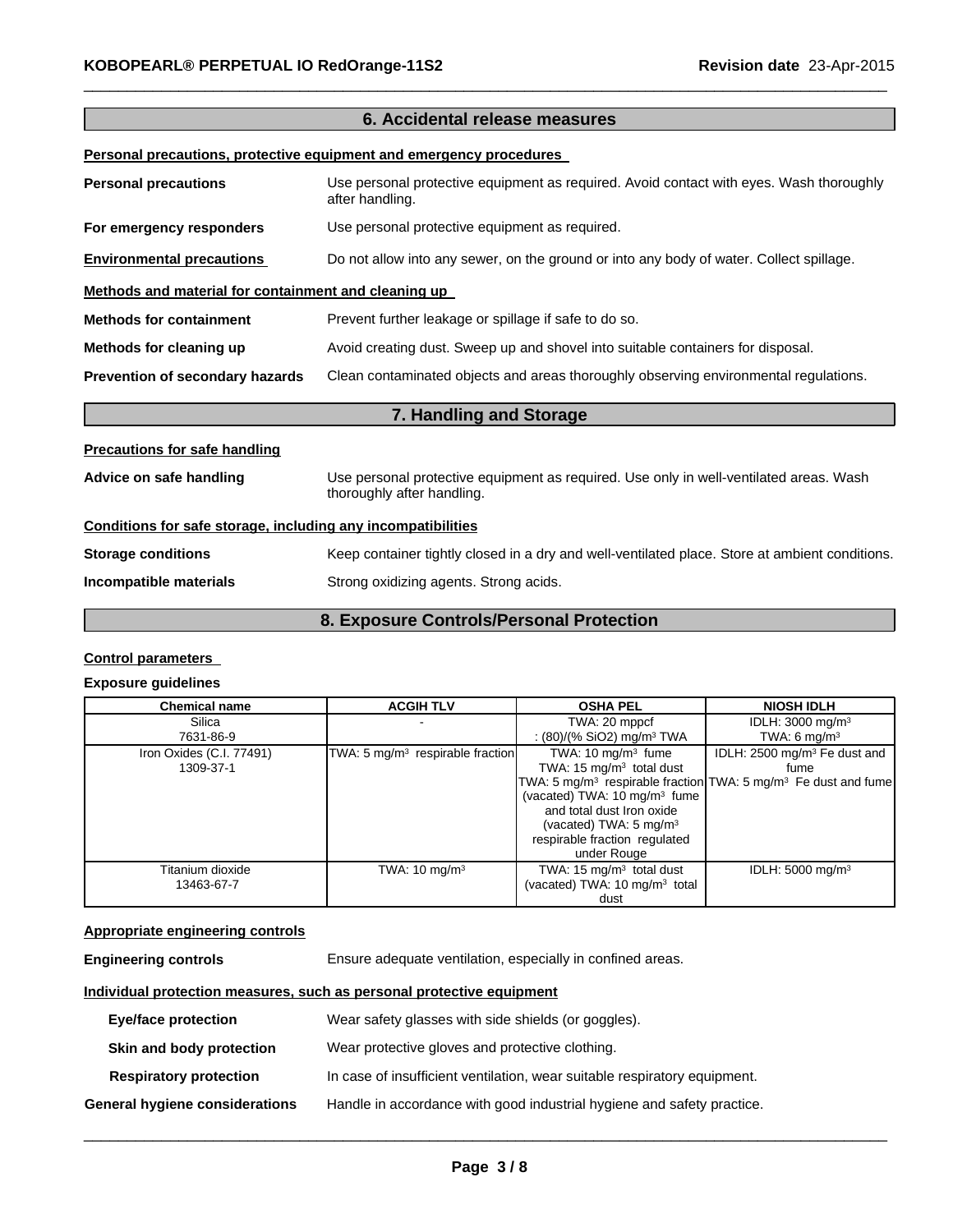# **9. Physical and Chemical Properties**

 $\_$  , and the set of the set of the set of the set of the set of the set of the set of the set of the set of the set of the set of the set of the set of the set of the set of the set of the set of the set of the set of th

#### **Information on basic physical and chemical properties**

| <b>Physical state</b><br>Appearance<br>Color | Solid<br>Powder<br>Orange Red | Odor<br><b>Odor threshold</b> | Characteristic<br>No information available |
|----------------------------------------------|-------------------------------|-------------------------------|--------------------------------------------|
| <b>Property</b>                              | <b>Values</b>                 | <b>Remarks</b> •              |                                            |
| pH                                           |                               | No information available      |                                            |
| <b>Melting point/freezing point</b>          |                               | No information available      |                                            |
| Boiling point / boiling range                |                               | No information available      |                                            |
| <b>Flash point</b>                           |                               | No information available      |                                            |
| <b>Evaporation rate</b>                      |                               | No information available      |                                            |
| Flammability (solid, gas)                    |                               | No information available      |                                            |
| Flammability limit in air                    |                               |                               |                                            |
| <b>Upper flammability limit</b>              |                               | No information available      |                                            |
| Lower flammability limit                     |                               | No information available      |                                            |
| Vapor pressure                               |                               | No information available      |                                            |
| Vapor density                                |                               | No information available      |                                            |
| <b>Specific gravity</b>                      |                               | No information available      |                                            |
| <b>Water solubility</b>                      | Insoluble in water            |                               |                                            |
| Solubility in other solvents                 |                               | No information available      |                                            |
| <b>Partition coefficient</b>                 |                               | No information available      |                                            |
| <b>Autoignition temperature</b>              |                               | No information available      |                                            |
| <b>Decomposition temperature</b>             |                               | No information available      |                                            |
| <b>Kinematic viscosity</b>                   |                               | No information available      |                                            |
| <b>Dynamic viscosity</b>                     |                               | No information available      |                                            |
| <b>Explosive properties</b>                  |                               | No information available      |                                            |
| <b>Oxidizing properties</b>                  |                               | No information available      |                                            |
| <b>Other Information</b>                     |                               |                               |                                            |
| <b>Softening point</b>                       | No information available      |                               |                                            |
| <b>Molecular weight</b>                      | No information available      |                               |                                            |
| VOC content (%)                              | No information available      |                               |                                            |
| <b>Density</b>                               | No information available      |                               |                                            |
| <b>Bulk density</b>                          | No information available      |                               |                                            |

# **10. Stability and Reactivity**

**Reactivity** No data available

**Chemical stability** Stable under normal conditions.

**Possibility of hazardous reactions** None under normal processing.

**Hazardous polymerization** Hazardous polymerization does not occur.

**Conditions to avoid** None known.

**Incompatible materials** Strong oxidizing agents. Strong acids.

**Hazardous decomposition products**

None under normal use conditions.

 $\_$  , and the contribution of the contribution of the contribution of the contribution of  $\mathcal{L}_\text{max}$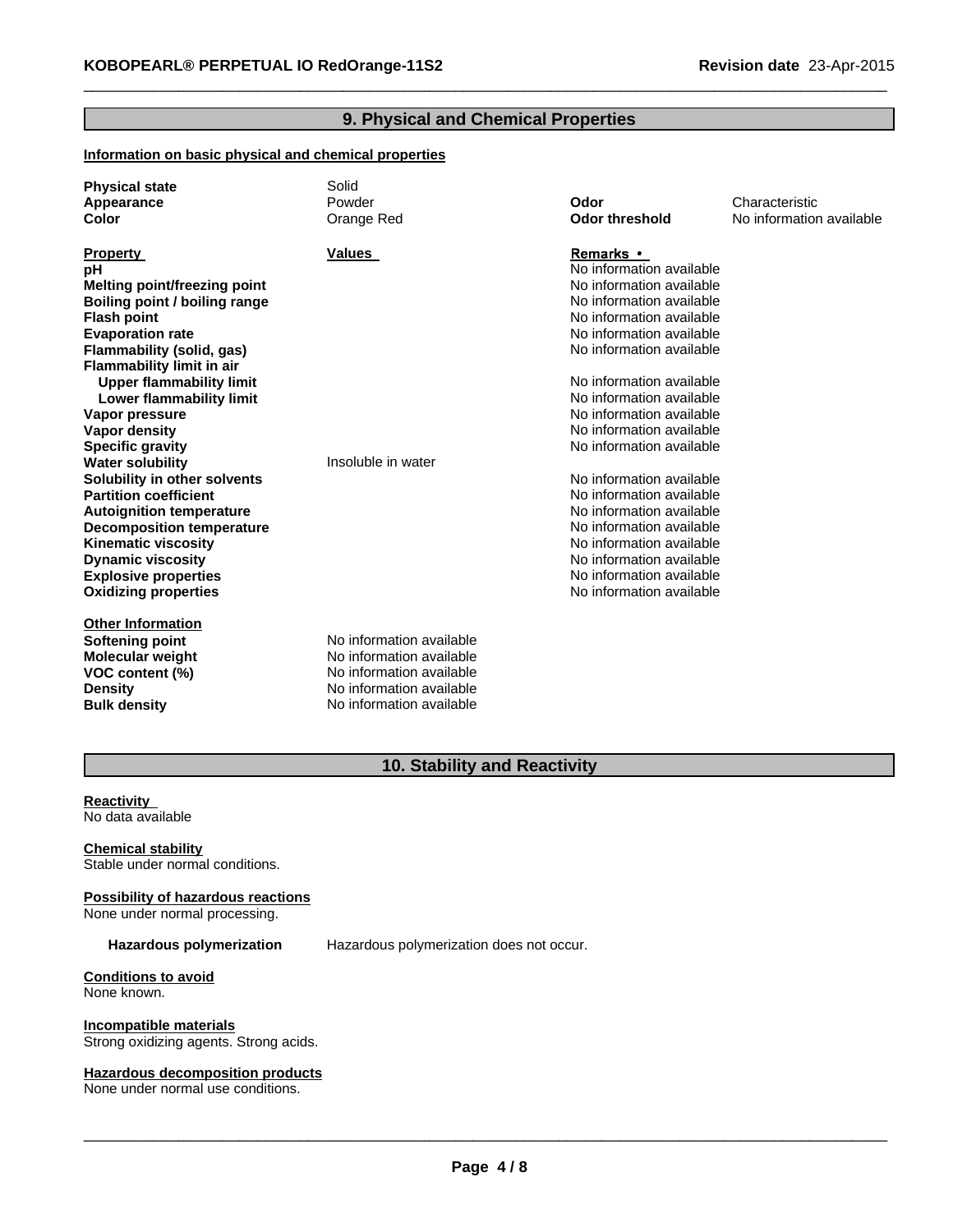# **11. Toxicological Information**

 $\_$  , and the set of the set of the set of the set of the set of the set of the set of the set of the set of the set of the set of the set of the set of the set of the set of the set of the set of the set of the set of th

## **Information on likely routes of exposure**

| <b>Product information</b> |  |
|----------------------------|--|
|----------------------------|--|

| Inhalation          | No data available. |
|---------------------|--------------------|
| Eye contact         | No data available. |
| <b>Skin contact</b> | No data available. |
| Ingestion           | No data available. |

#### **Component information**

| <b>Chemical name</b>                  | Oral LD50                | <b>Dermal LD50</b>      | <b>Inhalation LC50</b> |
|---------------------------------------|--------------------------|-------------------------|------------------------|
| Silica<br>7631-86-9                   | $> 5000$ mg/kg (Rat)     | $>$ 2000 mg/kg (Rabbit) | $> 2.2$ mg/L (Rat) 1 h |
| Iron Oxides (C.I. 77491)<br>1309-37-1 | $> 10000$ mg/kg (Rat)    |                         |                        |
| Titanium dioxide<br>13463-67-7        | $> 10000$ mg/kg (Rat)    |                         |                        |
| Triethoxycaprylylsilane<br>2943-75-1  | $= 10060 \mu L/kg$ (Rat) | $=$ 5910 µL/kg (Rabbit) |                        |

#### **Information on toxicological effects**

**Symptoms** No information available.

#### **Delayed and immediate effects as well as chronic effects from short and long-term exposure**

| <b>Skin corrosion/irritation</b><br>Serious eye damage/eye irritation | No information available.<br>No information available.                                                                                                                                                         |
|-----------------------------------------------------------------------|----------------------------------------------------------------------------------------------------------------------------------------------------------------------------------------------------------------|
| <b>Irritation</b>                                                     | No information available.                                                                                                                                                                                      |
| <b>Corrosivity</b>                                                    | No information available.                                                                                                                                                                                      |
| <b>Sensitization</b>                                                  | No information available.                                                                                                                                                                                      |
| <b>Germ cell mutagenicity</b>                                         | No information available.                                                                                                                                                                                      |
| Carcinogenicity                                                       | This product contains one or more substances which are classified by IARC as<br>carcinogenic to humans (Group I), probably carcinogenic to humans (Group 2A) or possibly<br>carcinogenic to humans (Group 2B). |

| <b>Chemical name</b> | <b>ACGIH</b> | <b>IARC</b> | NT' | $\sim$ u $\prime$<br>אחסנ |
|----------------------|--------------|-------------|-----|---------------------------|
| Titanium dioxide     |              | Group 2B    |     |                           |
| 13463-67-7           |              |             |     |                           |

IARC (International Agency for Research on Cancer)

*X - Present Group 2B - Possibly Carcinogenic to Humans*

**Reproductive toxicity No information available.**<br>**STOT - single exposure No information available. STOT** - single exposure No information available. **STOT** - **repeated exposure** No information available. **Aspiration hazard** No information available.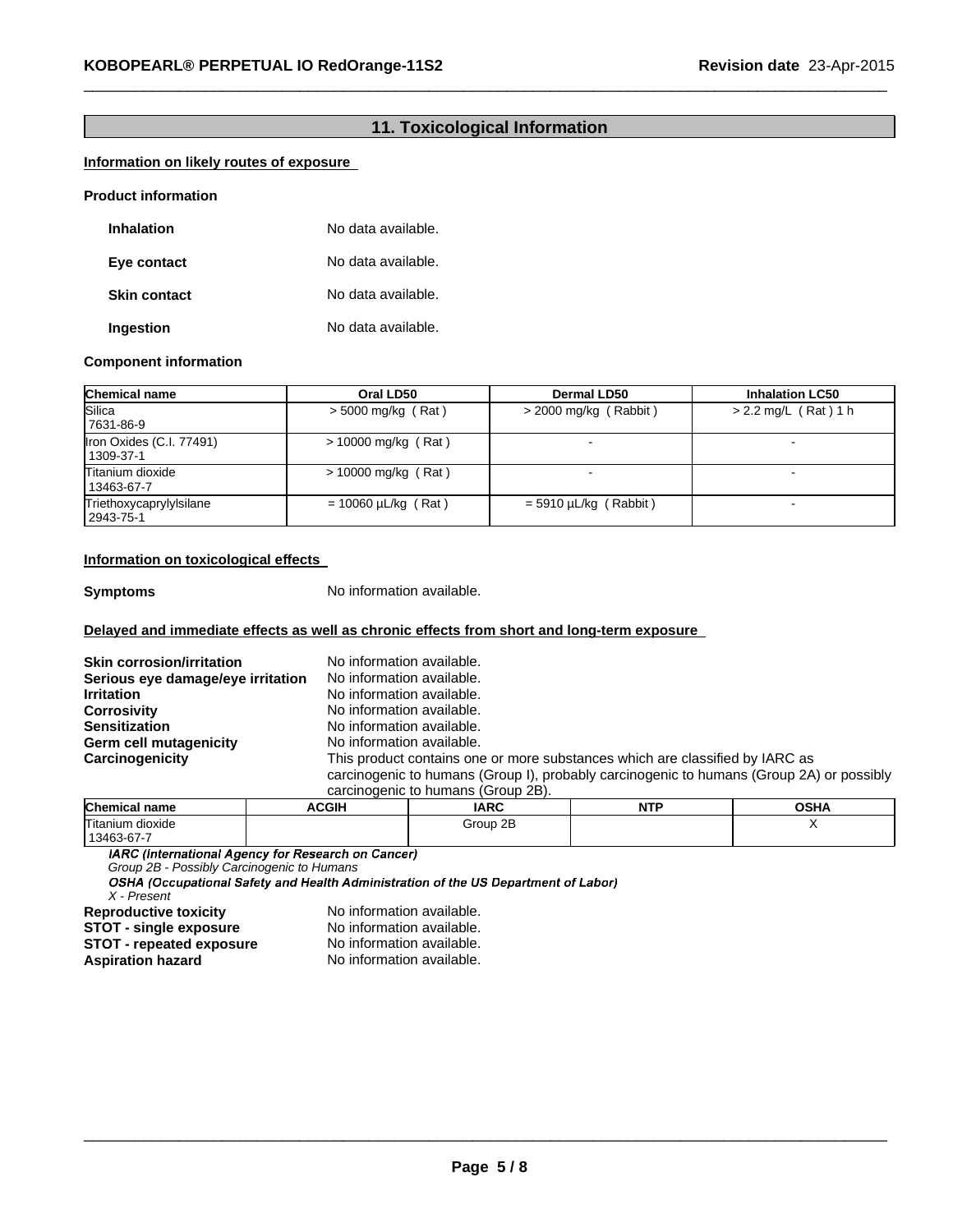# **12. Ecological Information**

 $\_$  , and the set of the set of the set of the set of the set of the set of the set of the set of the set of the set of the set of the set of the set of the set of the set of the set of the set of the set of the set of th

### **Ecotoxicity**

| <b>Chemical name</b> | Algae/aguatic plants                                      | Fish                                              | <b>Toxicity to</b><br><b>Microorganisms</b> | Crustacea                                  |
|----------------------|-----------------------------------------------------------|---------------------------------------------------|---------------------------------------------|--------------------------------------------|
| Silica<br>7631-86-9  | 440: 72 h<br>Pseudokirchneriella<br>subcapitata mg/L EC50 | 5000: 96 h Brachydanio reriol<br>mg/L LC50 static |                                             | 7600: 48 h Ceriodaphnia<br>dubia mg/L EC50 |

#### **Persistence and degradability**

No information available.

#### **Bioaccumulation**

No information available.

**Other adverse effects** No information available

# **13. Disposal Considerations**

#### **Waste treatment methods**

| Disposal of wastes     | Disposal should be in accordance with applicable regional, national and local laws and<br>regulations. |
|------------------------|--------------------------------------------------------------------------------------------------------|
| Contaminated packaging | Disposal should be in accordance with applicable regional, national and local laws and<br>regulations. |

# **14. Transport Information**

| <b>DOT</b>  | Not regulated |
|-------------|---------------|
| ICAO (air)  | Not regulated |
| <b>IATA</b> | Not regulated |
| <u>IMDG</u> | Not regulated |
| <b>RID</b>  | Not regulated |
| <b>ADR</b>  | Not regulated |

# **15. Regulatory information**

| <b>International inventories</b> |                |
|----------------------------------|----------------|
| TSCA                             | Complies       |
| <b>DSL/NDSL</b>                  | Complies       |
| <b>EINECS/ELINCS</b>             | Complies       |
| ENCS                             | Not Determined |
| <b>IECSC</b>                     | Complies       |
| KECL                             | Complies       |
| <b>PICCS</b>                     | Complies       |
| <b>AICS</b>                      | Complies       |
|                                  |                |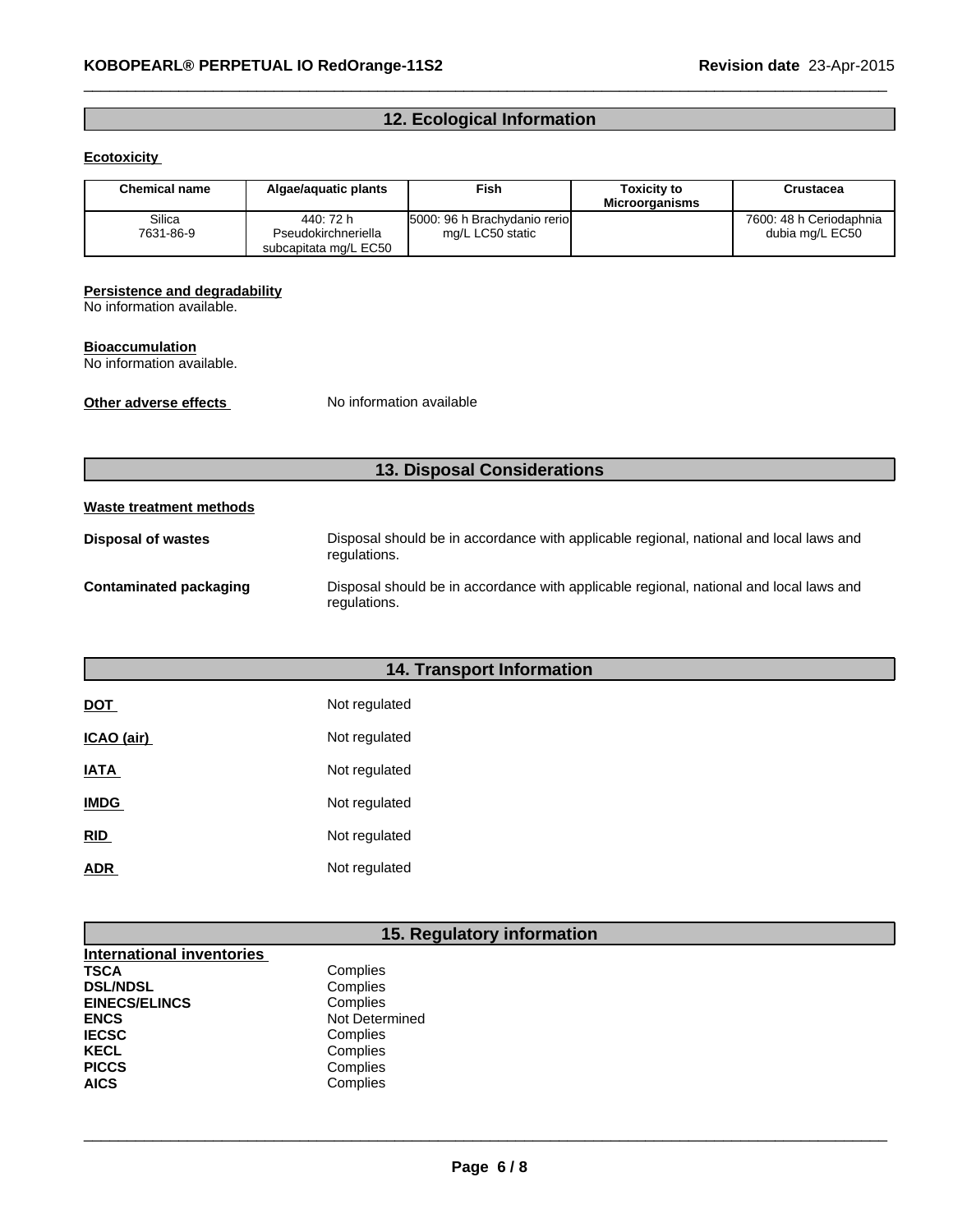#### **Legend:**

**TSCA** - United States Toxic Substances Control Act Section 8(b) Inventory **DSL/NDSL** - Canadian Domestic Substances List/Non-Domestic Substances List **EINECS/ELINCS** - European Inventory of Existing Chemical Substances/European List of Notified Chemical Substances **ENCS** - Japan Existing and New Chemical Substances **IECSC** - China Inventory of Existing Chemical Substances **KECL** - Korean Existing and Evaluated Chemical Substances **PICCS** - Philippines Inventory of Chemicals and Chemical Substances **AICS** - Australian Inventory of Chemical Substances

#### **US Federal Regulations**

#### **SARA 313**

Section 313 of Title III of the Superfund Amendments and Reauthorization Act of 1986 (SARA). This product does not contain any chemicals which are subject to the reporting requirements of the Act and Title 40 of the Code of Federal Regulations, Part 372

 $\_$  , and the set of the set of the set of the set of the set of the set of the set of the set of the set of the set of the set of the set of the set of the set of the set of the set of the set of the set of the set of th

|  | <b>SARA 311/312 Hazard Categories</b> |
|--|---------------------------------------|
|  |                                       |

| <b>Acute Health Hazard</b>        | N٥ |
|-----------------------------------|----|
| <b>Chronic Health Hazard</b>      | No |
| <b>Fire Hazard</b>                | No |
| Sudden release of pressure hazard | N٥ |
| <b>Reactive Hazard</b>            | N٥ |

#### **CWA (Clean Water Act)**

This product does not contain any substances regulated as pollutants pursuant to the Clean Water Act (40 CFR 122.21 and 40 CFR 122.42)

#### **CERCLA**

This material, as supplied, does not contain any substances regulated as hazardous substances under the Comprehensive Environmental Response Compensation and Liability Act (CERCLA) (40 CFR 302) or the Superfund Amendments and Reauthorization Act (SARA) (40 CFR 355). There may be specific reporting requirements at the local, regional, or state level pertaining to releases of this material

# **US State Regulations**

# **California Proposition 65**

This product contains the following Proposition 65 chemicals

| $\sim$<br>nom.<br>Chemic<br>name<br>.            | .<br>-65<br>Califor<br>osition.<br>. .<br>. or<br>nıa |
|--------------------------------------------------|-------------------------------------------------------|
| -<br>$\sim$<br>3463-67-1<br>1 Itanium<br>dioxide | Carcinoder                                            |

#### **U.S. State Right-to-Know Regulations**

This product may contain substances regulated by state right-to-know regulations

| <b>Chemical name</b>                  | New Jersey | <b>Massachusetts</b> | <b>Pennsylvania</b> |
|---------------------------------------|------------|----------------------|---------------------|
| Iron Oxides (C.I. 77491)<br>1309-37-1 |            |                      |                     |
| Titanium dioxide<br>13463-67-7        |            |                      |                     |